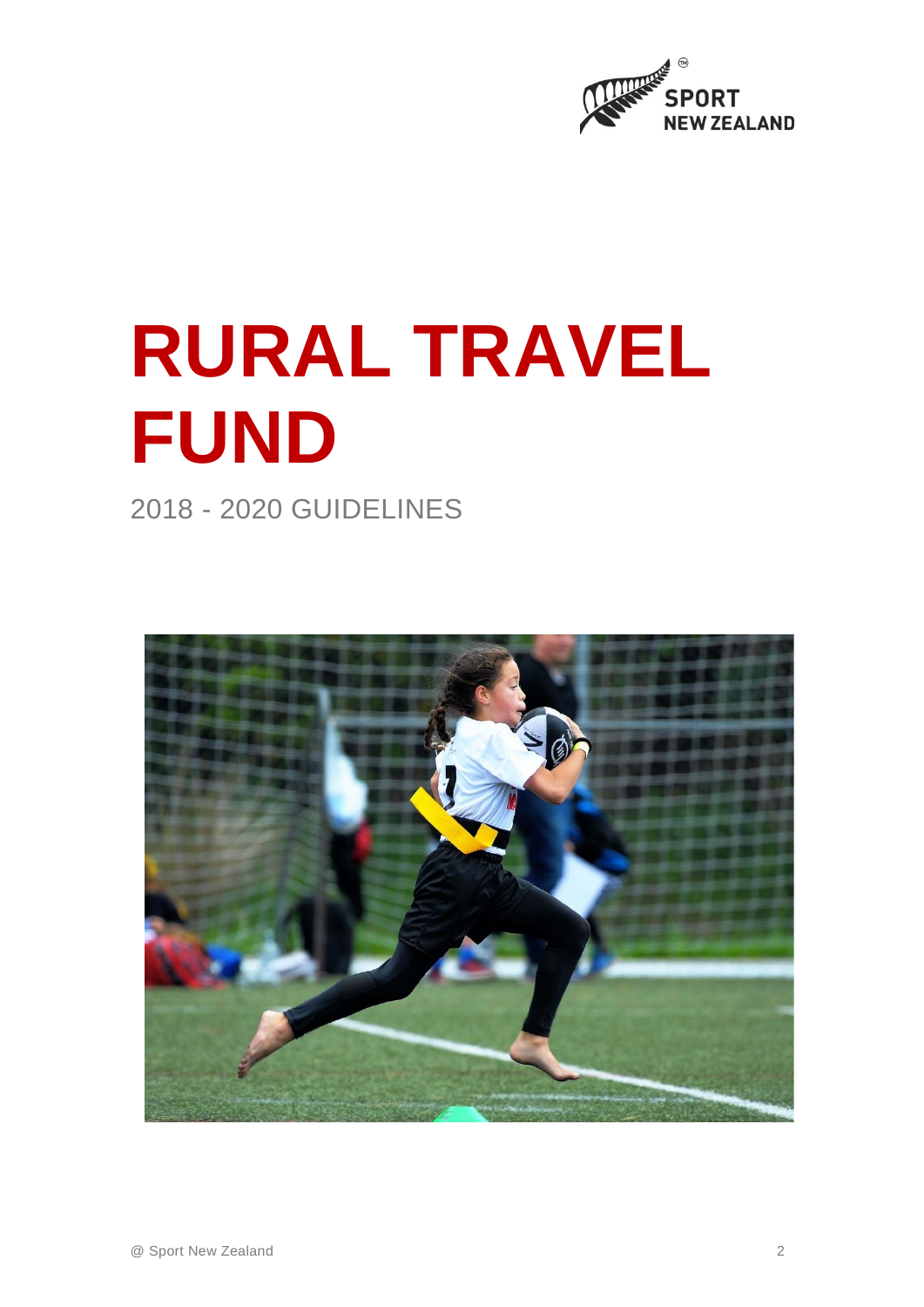

# **CONTENTS OF GUIDELINES**

| 1) | Background                   | page 2 |
|----|------------------------------|--------|
| 2) | Eligible teams               | page 2 |
| 3) | Eligible travel              | page 2 |
| 4) | Accountability for funding   | page 3 |
| 5) | Goods and services tax (GST) | page 3 |
| 6) | Return of unspent funding    | page 3 |
| 7) | <b>Further information</b>   | page 3 |
| 8) | FAQ <sub>S</sub>             | page 4 |
|    |                              |        |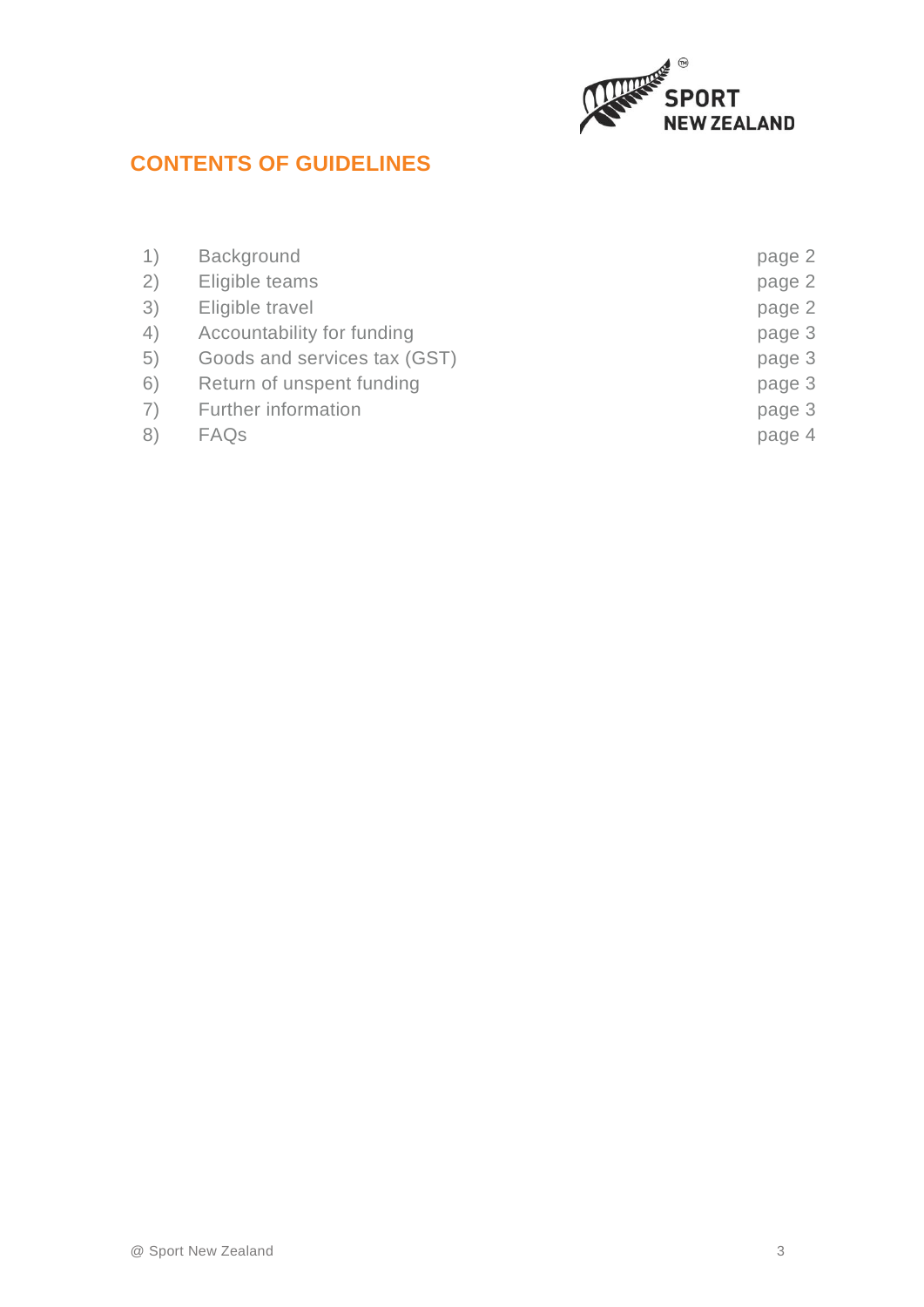

# **GUIDELINES**

# **1) Background**

Geographical isolation, urban drift, lack of employment opportunities, and lack of access to other funding sources have been identified as barriers to participation in sports by young people in rural communities. The Rural Travel Fund was launched by Sport New Zealand in response to concerns raised by Territorial Authorities about the lack of participation in sports by young people living in rural communities.

The Rural Travel Fund subsidises travel for junior teams participating in local sports competitions outside of school time.

Sport New Zealand provides Rural Travel Funding to Territorial Authorities that have less than 10 people per square kilometre, and who wish to participate in the Rural Travel Fund. Those Territorial Authorities then provide the funding to junior teams, and administer the funding.

Sport New Zealand is making Rural Travel Funding available to Territorial Authorities in 2018/2019 and 2019/2020, so that they can allocate funding to eligible teams to use for travel to sports competitions.

# **2) Eligible teams**

Applications for funding from the Rural Travel Fund can be made by rural sport club teams and rural school club teams within the Territorial Authority region, with members aged between 5 and 19 years, who require financial assistance with transport costs so that they can participate in local sports competitions.

# **3) Eligible travel**

The following criteria will be applied by Territorial Authorities when considering applications for funding made by eligible teams (along with any other criteria that the Authority considers appropriate).

A rural school club team will be eligible for funding if it is participating in a regular local sports competition out of school time, which excludes interschool and intra-school competitions run during school time.

A rural sports club team will be eligible for funding if it is participating in an organised, regular sports competition through club membership outside of school time.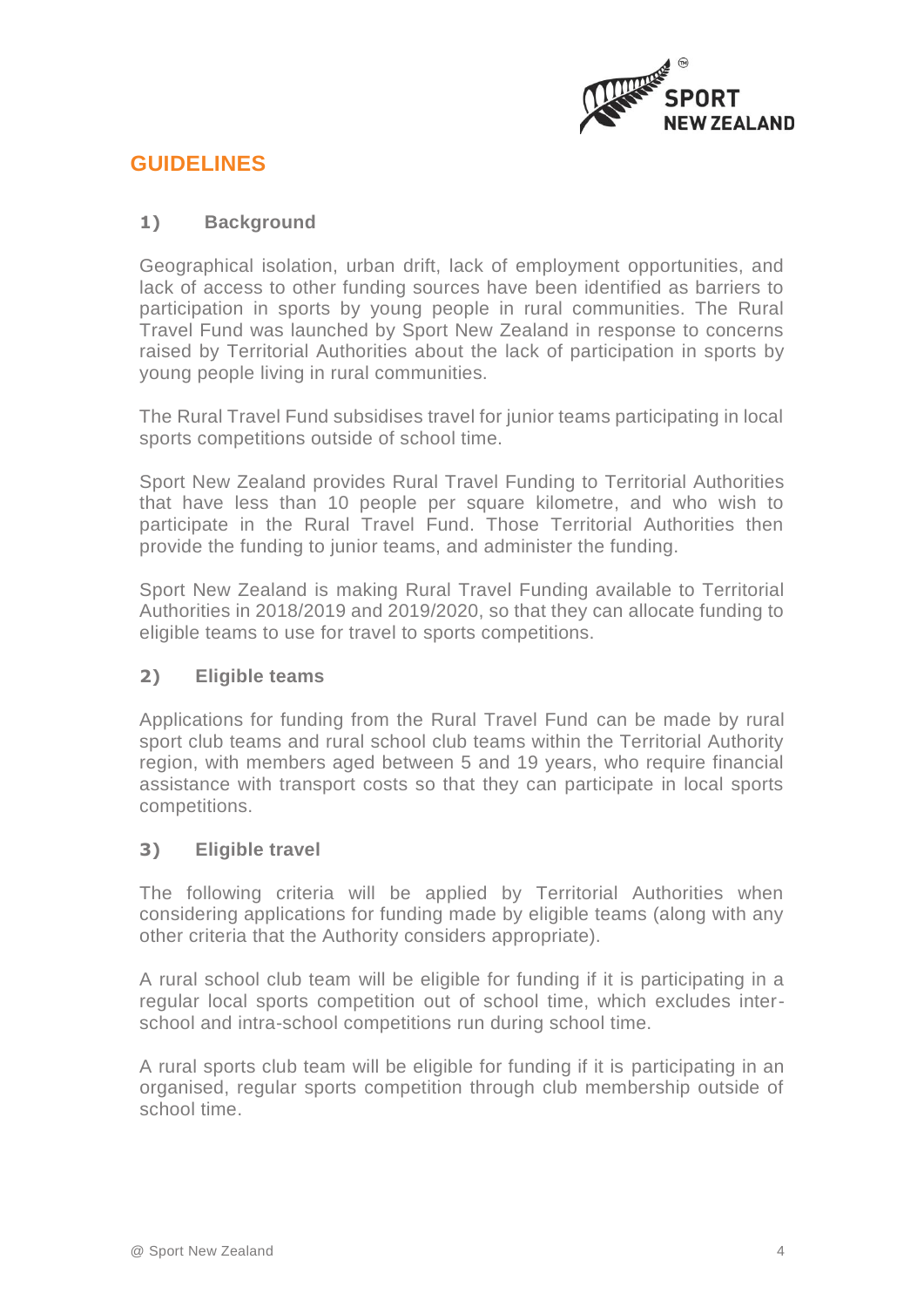

### *Please note:* Funding will *not* be provided for, and may not be used for, the purpose of travel to *regional* or *national* sports competition.

# **4) Accountability for funding**

You must only use the funding for travel costs that arise from the team participating in a local competition, and as agreed with the relevant Territorial Authority.

You must return an accountability form to the Territorial Authority administering your funding that shows how the funding was spent, including by providing proof of purchases made and any receipts.

*Please note:* Accountability forms must be returned by 30 May 2019 and 30 May 2020. If you do not return your accountability form by the date specified above, it may jeopardise the provision of future funding to your team.

### **5) Goods and Services Tax (GST)**

#### GST registered organisations

If you are a GST registered organisation, the Territorial Authority administering your funding will pay your funding plus GST. You must then account for the GST to the Inland Revenue Department (IRD).

#### Non-registered GST organisations

If you are not GST registered, the Territorial Authority administering your funding will not add GST to your funding.

#### **6) Return of unspent funds**

You must return any funds you have not spent as at 30 June 2018 to the Territorial Authority administering your funding.

#### **7) Further information**

If you have any questions regarding the Rural Travel Fund, there are FAQs at the back of these Guidelines. Sport New Zealand also has a FAQ section on its website at [http://www.sportnz.org.nz/managing](http://www.sportnz.org.nz/managing-sport/programmes-and-projects/sport-new-zealand-rural-travel-fund)[sport/programmes-and-projects/sport-new-zealand-rural-travel-fund.](http://www.sportnz.org.nz/managing-sport/programmes-and-projects/sport-new-zealand-rural-travel-fund)

If you would like to speak to someone in person, please contact Fiona Ramsay at Sport New Zealand on 021 535 714 or email [fiona.ramsay@sportnz.org.nz](mailto:fiona.ramsay@sportnz.org.nz)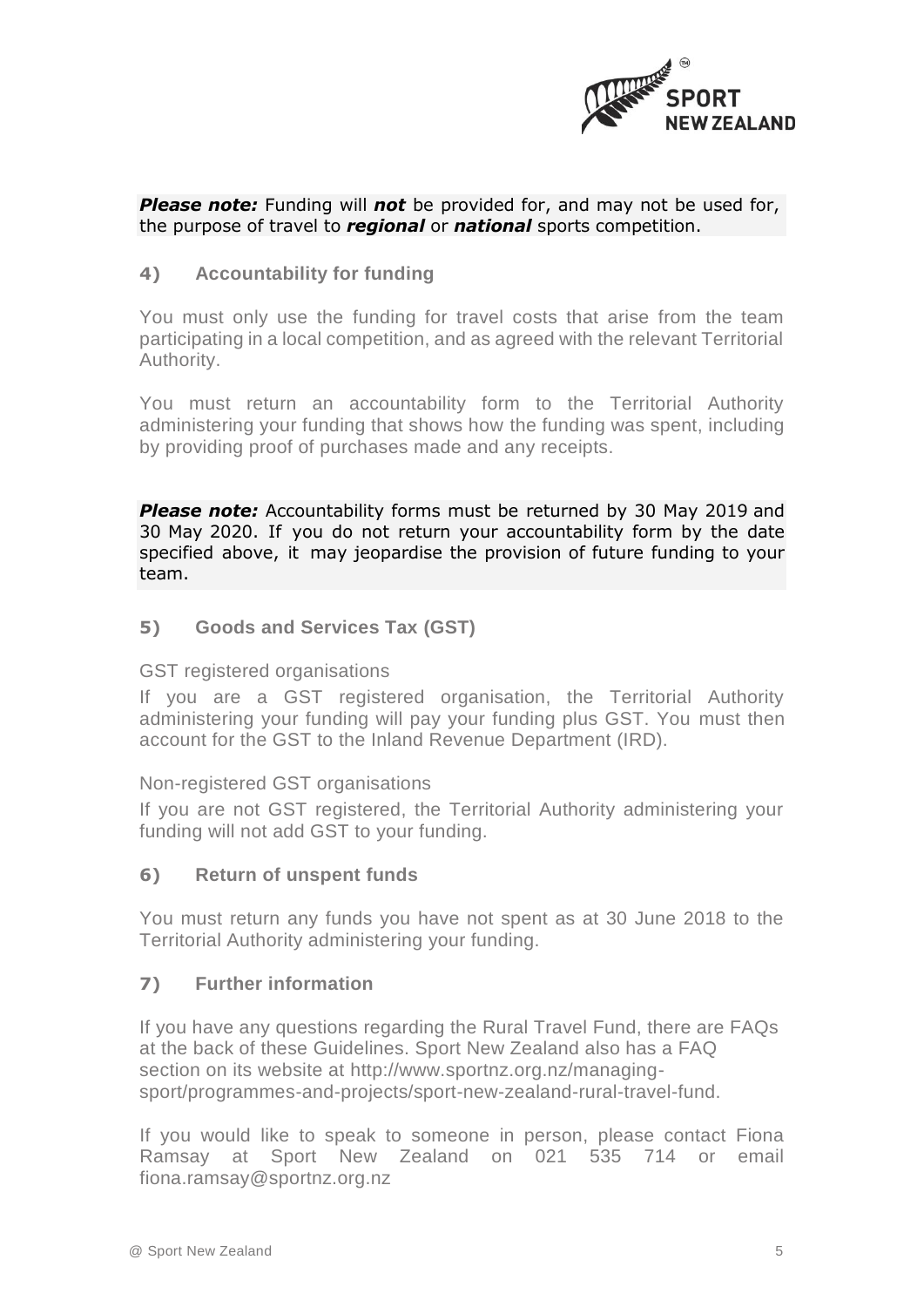

# **8) FAQs**

- Q What is the Sport NZ Rural Travel Fund?
- A The Sport NZ Rural Travel Fund is a partnership between Sport New Zealand and Territorial Authorities that assist the development of junior sport in rural communities by providing funding to subsidise travel.
- Q Who administers this funding?
- A Sport New Zealand provides Rural Travel Funding to Territorial Authorities who administer and allocate the funding in their regions.
- Q Can individuals apply for funding?
- A No, all applications must come from sport club teams or school club teams. Funding will not be provided to individual players, coaches or officials for the purpose of travel.
- Q How are Territorial Authorities selected to participate in the Rural Travel Fund?
- A Sport New Zealand has selected Territorial Authorities based on a formula that takes into account population density. Eligible Territorial Authorities have a population density of less than 10 people per square kilometre.
- Q Where can I get an application form?
- A Application forms can be obtained from your local Territorial Authority.
- Q Who do I contact if I have any questions about the application form or eligibility for funding?
- A Contact your local Territorial Authority as they administer this fund on behalf of Sport New Zealand.
- Q Who can apply for funding?
- A Sport club teams and school club teams within a Territorial Authority that receives Rural Travel Funding, who have members aged between 5 and 19 years, and who meet the Rural Travel Fund eligibility criteria.
- Q Our team has applied for funding to help pay for travel expenses to get to National Champs. Are we eligible?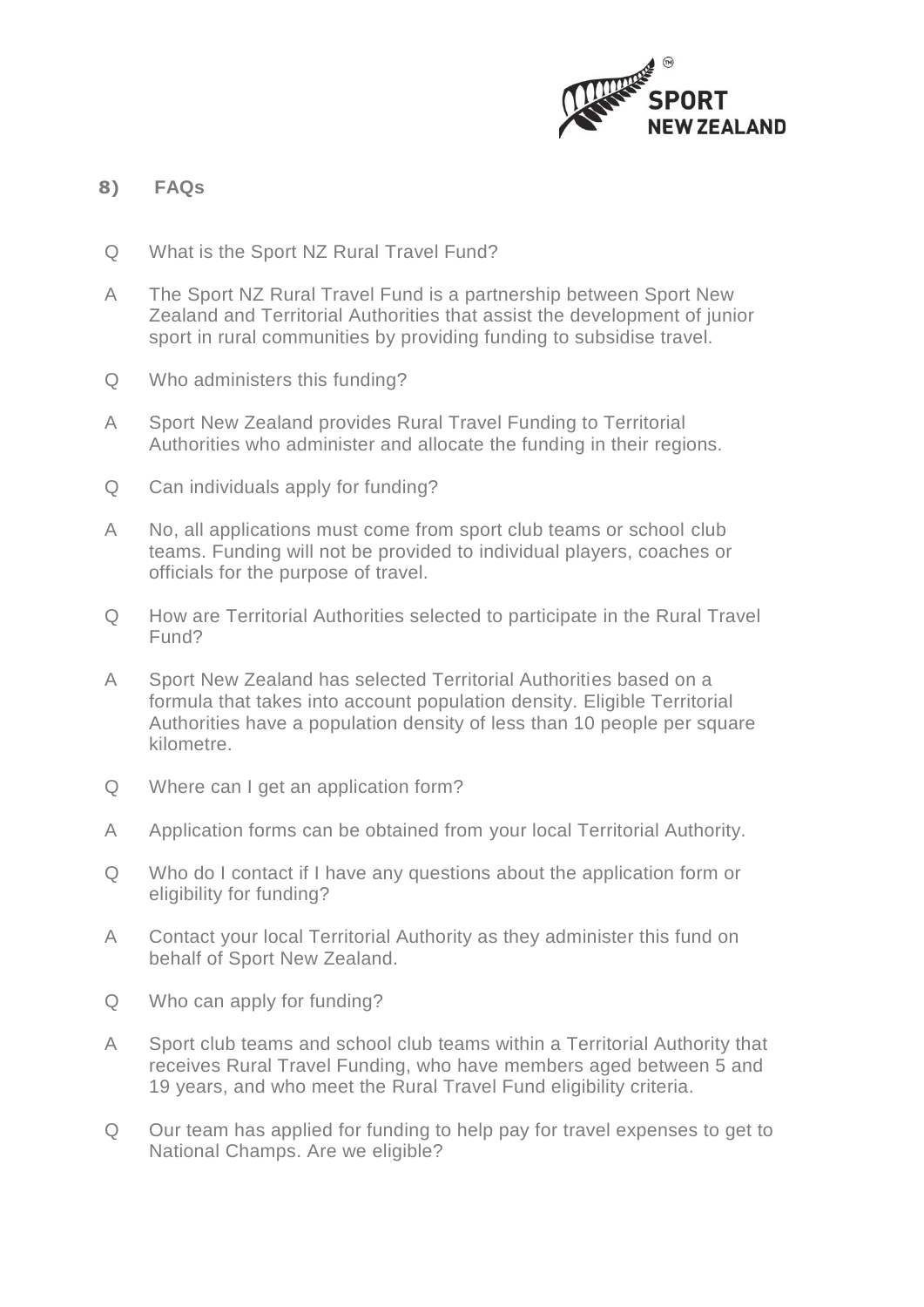

- A No, you are not. Funding is only available for travel to regular, local competition. For example, Saturday morning or week night games.
- Q Can we get funding for our school team for a one off or annual inter school competition?
- A No, funding is only available for travel to regular, local competition
- Q How can I find out able the application process for the Rural Travel Fund?
- A Contact your local Territorial Authority for more information.
- Q Who should I contact at Sport New Zealand for more information?
- A Please contact Fiona Ramsay at Sport New Zealand on 021 535 714 or email [fiona.ramsay@sportnz.org.nz](mailto:fiona.ramsay@sportnz.org.nz)
- Q Which Territorial Authorities are eligible for Rural Travel Funding?
- A **Executed Exercic** Ashburton District Council
	- **Buller District Council**
	- Carterton District Council
	- Central Hawkes Bay District Council
	- Central Otago District Council
	- **EXEC** Chatham Islands Territory
	- Clutha District Council
	- **Ear North District Council**
	- **Gisborne District Council**
	- **Gore District Council**
	- **E** Grey District Council
	- **E** Hurunui District Council
	- **E** Kaikōura District Council
	- Kaipara District Council
	- Mackenzie District Council
	- Marlborough District Council
	- **•** Ōpōtiki District Council
	- Ōtorohanga District Council
	- Queenstown-Lakes District Council
	- Rangitikei District Council
	- **Ruapehu District Council**